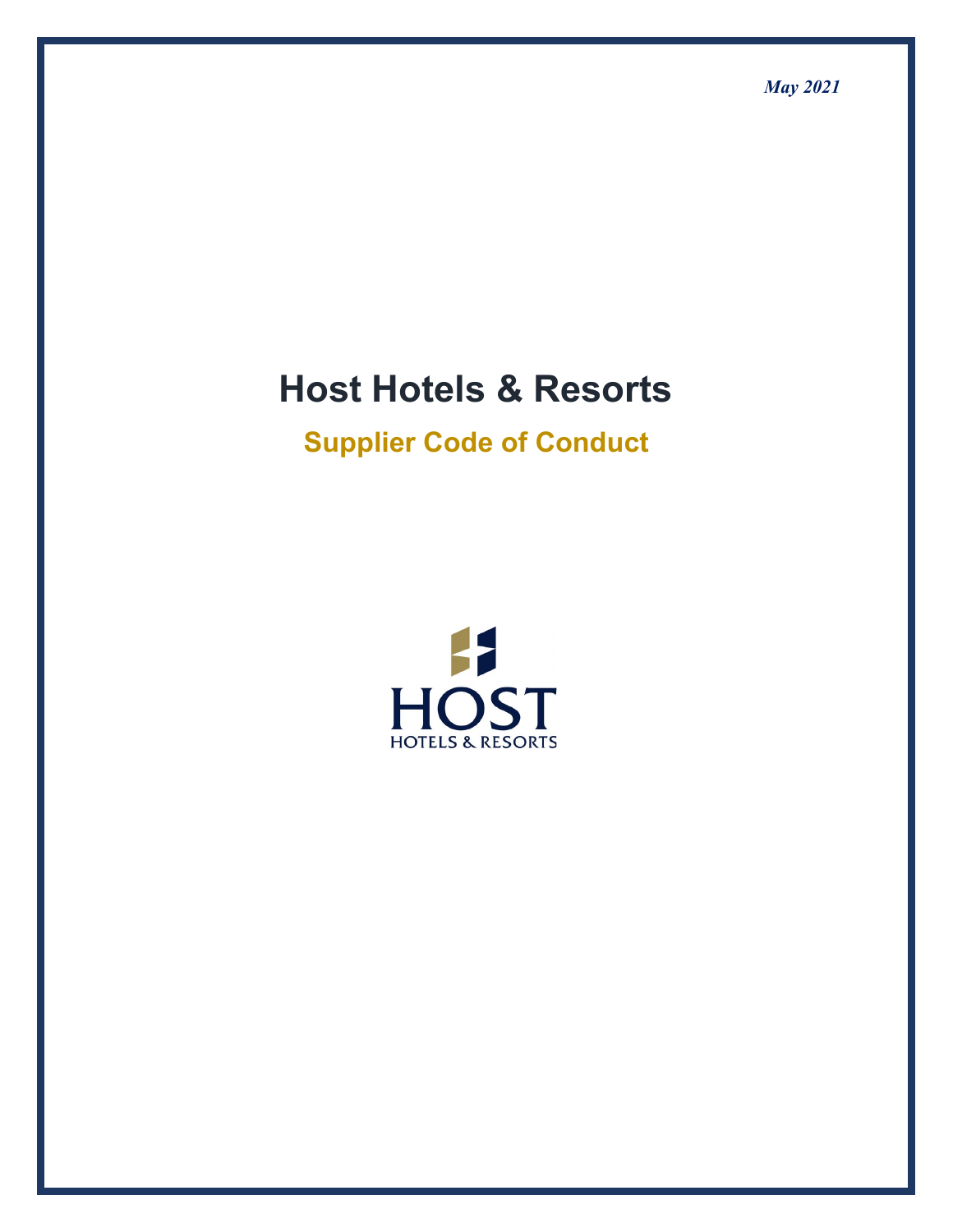# **Supplier Code of Conduct**

At Host Hotels & Resorts, Inc. and Host Hotels & Resorts, L.P. (together, including their consolidated subsidiaries, referred to as "Host"), we respect fundamental human rights, commit to a Human Rights Policy and Code of Business Conduct and Ethics, recognize our responsibility to manage the environmental impact of the hotels we own, and contribute positively to the well-being of the communities in which we do business.

This Supplier Code of Conduct ("Code") outlines standards and expectations of how our Suppliers should conduct business in a manner that aligns with Host's values and commitment to responsible business practices. We expect our Suppliers to conduct business in accordance with high ethical standards, promote fair trade practices, comply with applicable laws and regulations, uphold human and employment rights and demonstrate a commitment to reducing the environmental impact of their operations.

For the purposes of this Code, "Supplier" means any company, including its subcontractors and consultants, that sells, or seeks to sell goods or services directly to Host. Host also expects its hotel managers to uphold the ideals expressed in this Code and urges them to adopt similar policies concerning the provision of goods and services to the hotels they manage for Host and when acting on behalf of Host, in their capacity as hotel manager.

### **COMPLIANCE**

Suppliers are expected to follow all relevant national, state and local laws and regulations, including those related to labor, health and safety, and the environment. Suppliers are expected to inform Host of any violations, alleged violations or investigations by a governmental authority into potential violations of laws or regulations related to goods or services that the Supplier provides to Host.

### **HUMAN RIGHTS AND LABOR**

Host respects fundamental human rights. Suppliers should recognize and be committed to upholding the human rights of workers, and to treat them with dignity and respect. We expect Suppliers to conform with international standards and guidelines, including the United Nations Universal Declaration of Human Rights.

One of the ways Host expresses its commitment to human rights and a workplace that is free from violence, harassment and intimidation is as a signatory to the 5-Star Promise, representing the hotel industry's commitment to advance safety and security for hotel employees and guests. Host is pleased to be one of the first owners in the hotel industry to formally embrace the 5-Star Promise. Host's management team will continue to regularly consult with and support our operators to ensure the development, funding and implementation at our hotels of (1) effective anti-sexual harassment policies, (2) training and education that enables hotel workers to better identify and report sexual harassment, and (3) the deployment of employee safety devices at our hotels.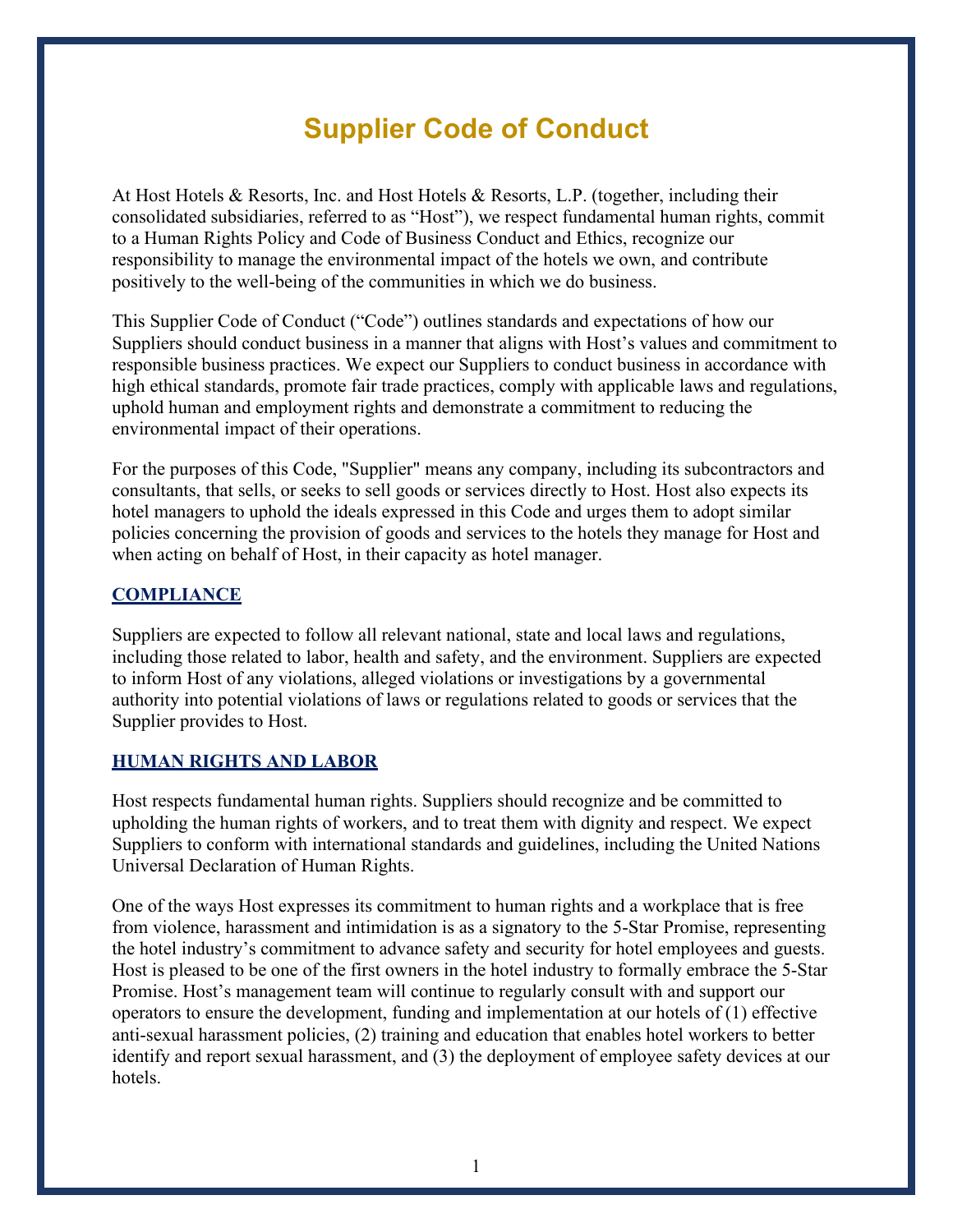#### **Freely Chosen Employment**

Suppliers shall not use forced, bonded or indentured labor or involuntary prison labor. All work will be voluntary, and workers should be free to terminate their employment upon reasonable notice. Workers shall not be required to relinquish control of government-issued identification, passports or work permits as a condition of employment.

#### **Child Labor**

Suppliers shall not use child labor for work performed for Host. If the minimum employment age in a jurisdiction is not defined, the term "child" refers to any person employed under the age of 15 or under the age for completing compulsory education.

#### **Non-Discrimination**

Suppliers are expected to follow all applicable national, state and local laws and accompanying regulations concerning discrimination in hiring and employment practices. Suppliers shall not subject any person to discrimination in employment (including recruiting, hiring, assignment and promotion) on the basis of age, race, color, religion, gender, gender identity, gender expression, genetic information, marital status, ancestry, sexual orientation, national origin, disability, veteran status, or any other basis or characteristic protected by law.

#### **No Harassment or Abuse**

Suppliers will treat each employee with respect and dignity and will not subject any employee to any physical, sexual, psychological, verbal or other form of harassment or abuse. No activities shall contribute toward human exploitation, including human trafficking and sexual exploitation of children. Given the nature of our business, we are sensitive to the existence of human trafficking. Host has a zero-tolerance policy concerning human trafficking and we are committed to working with our hotel operators to establish steps that help prevent the use of Host owned hotels for trafficking and to raise awareness concerning such exploitation.

#### **Minimum Wages**

Compensation paid to workers shall comply with all applicable wage laws, including those relating to minimum wages, overtime hours, rest periods and legally mandated benefits, and in respect of workers' rights to earn a living wage.

#### **Working Hours**

Work weeks are not to exceed the maximums set by applicable law and should align with internationally recognized standards. A standard work week should: i) not exceed 48 regular hours, ii) provide a rest period of at least 24 hours every seven days and iii) include no more than 12 hours of voluntary overtime per week.

#### **Freedom of Association**

Open communication and direct engagement between workers and management are the most effective ways to resolve workplace and compensation issues. Suppliers are expected to respect

2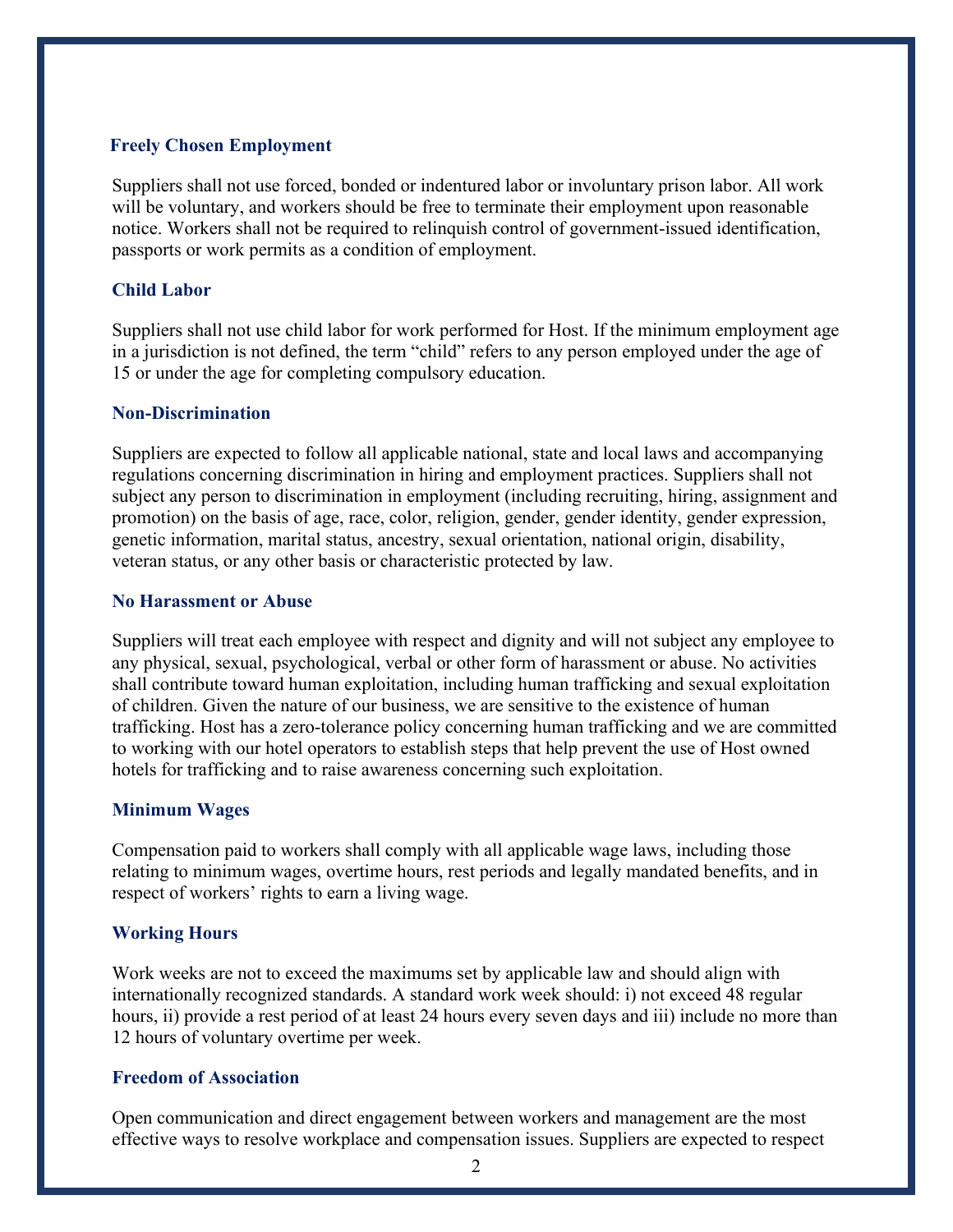the rights of workers to associate freely, including the right to join a labor union or similar organization, and to communicate openly with management regarding working conditions without fear of reprisal, intimidation or harassment.

#### **HEALTH AND SAFETY**

Suppliers are responsible for upholding a safe and healthy work environment. Suppliers are expected to comply with all laws, regulations and rules governing employee occupational health and safety in the jurisdictions where they operate.

Suppliers should provide workers with access to clean, safe and reasonable working conditions and clean, safe and reasonable living conditions in the event that housing is provided to workers.

#### **Health and Safety of Hotel Guests, Manager Associates and the General Public**

Suppliers are expected to take the necessary and appropriate steps to ensure the health and safety of hotel guests, associates of the hotel manager and the general public in the communities where the Supplier operates.

#### **Occupational Injury and Illness**

Procedures and systems should be in place to manage, track and report occupational injury and illness. Where appropriate, Supplier employees should receive training on safety, proper use of equipment, chemicals and use of personal protective equipment.

#### **ENVIRONMENT**

Host is committed to reducing the impact of its operations, the operations of hotels owned by Host, and the activities of its Suppliers on the environment. More information on Host's commitment to sustainable business practices can be found in Host's Environmental Policy, available on our corporate website at https://www.hosthotels.com/corporateresponsibility/esg-performance.

#### **Environmental Permits and Registration**

Suppliers are expected to obtain and maintain all required environmental permits and registrations and follow the operational and reporting requirements of such permits.

#### **Product Content Restrictions**

Suppliers are expected to adhere to applicable laws and regulations regarding prohibition or restriction of specific substances, including labeling laws and regulations for recycling and disposal.

#### **Chemical and Hazardous Materials**

Chemical and other materials posing a hazard if released into the environment should be identified and managed to ensure their safe handling, movement, storage, recycling or reuse and disposal.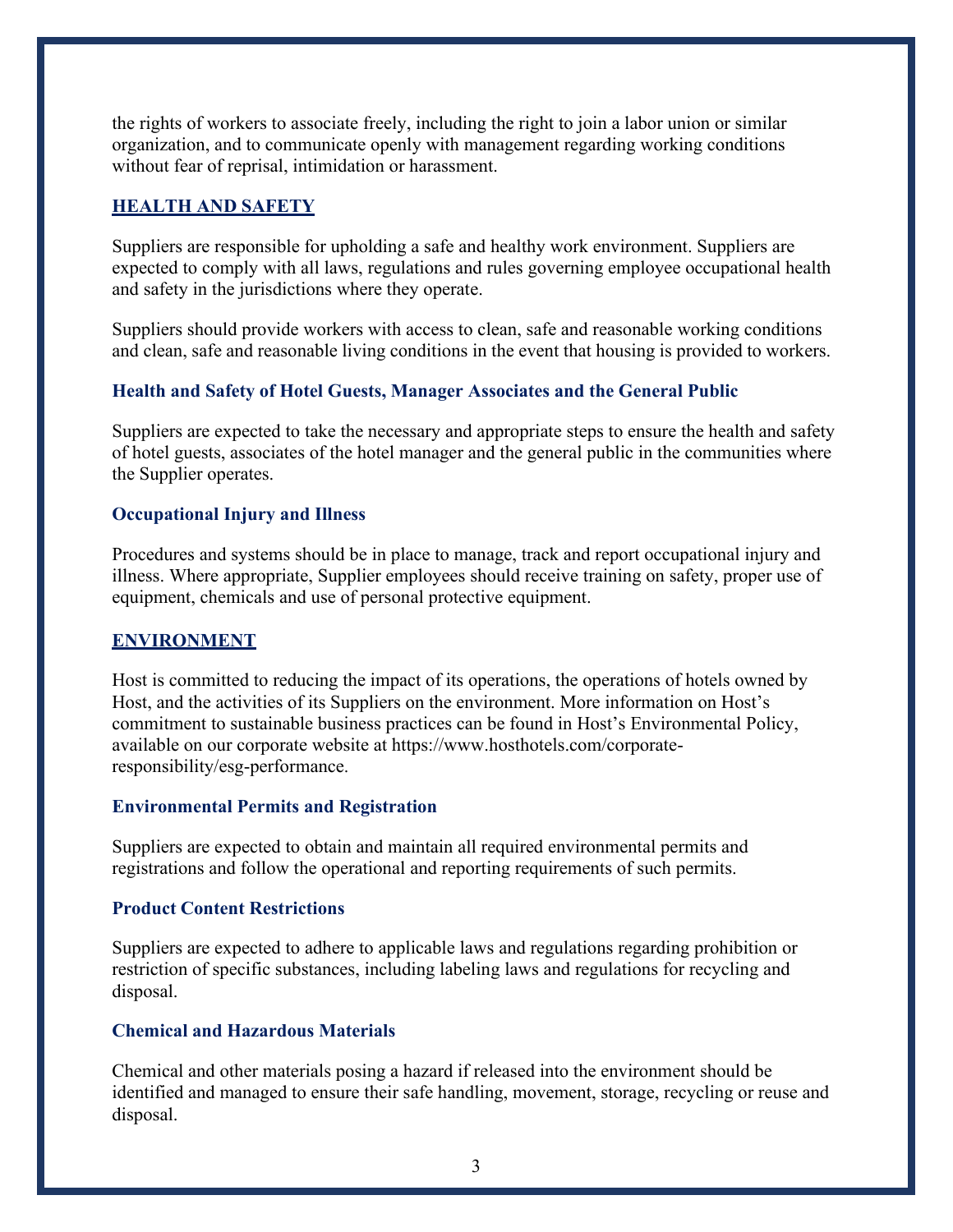#### **Waste Management**

We expect Suppliers to minimize waste and implement policies and procedures to properly dispose of all types of waste, including water, energy, raw materials and processed materials.

#### **Environmental Stewardship**

Suppliers should undertake ongoing efforts to reduce the environmental impact of their operations, products and services. Examples of such efforts include reducing energy and water consumption, reducing greenhouse gas emissions, reducing waste and pollution, reducing impact on biodiversity and ecosystems and reducing environmental impact of products during various lifecycle stages as applicable.

Suppliers should develop appropriate environmental management systems, sustainable procurement policies and programs to promote environmental stewardship and improve the lifecycle environmental footprint of products and services.

#### **ETHICS**

Host's Code of Business Conduct and Ethics requires that business be conducted with honesty and integrity, and in compliance with all applicable laws. As such, we expect Host Suppliers and their agents to conduct business in accordance with high ethical standards and fair trade practices.

#### **No Corruption, Extortion, or Embezzlement**

All forms of corruption, extortion and embezzlement are strictly prohibited.

#### **Disclosure and Privacy of Information**

Means to effectively safeguard customer information and intellectual property regarding business activities, financial situation, performance and/or any other information deemed confidential are expected to be implemented and such information shall be disclosed only in accordance with the guidelines specified within any agreed upon nondisclosure agreement, privacy policy and as provided for by law.

#### **No Improper Advantage**

Bribes or other means of obtaining undue or improper advantage are not to be offered or accepted. No Supplier, or its representatives or employees, shall offer, request or receive a kickback or bribe, whether to Host employees or to or from others relating to work performed for Host. Suppliers should observe local custom with respect to gifts, although the value of such offers should never be considered material enough to influence business decisions or contravene applicable regulations.